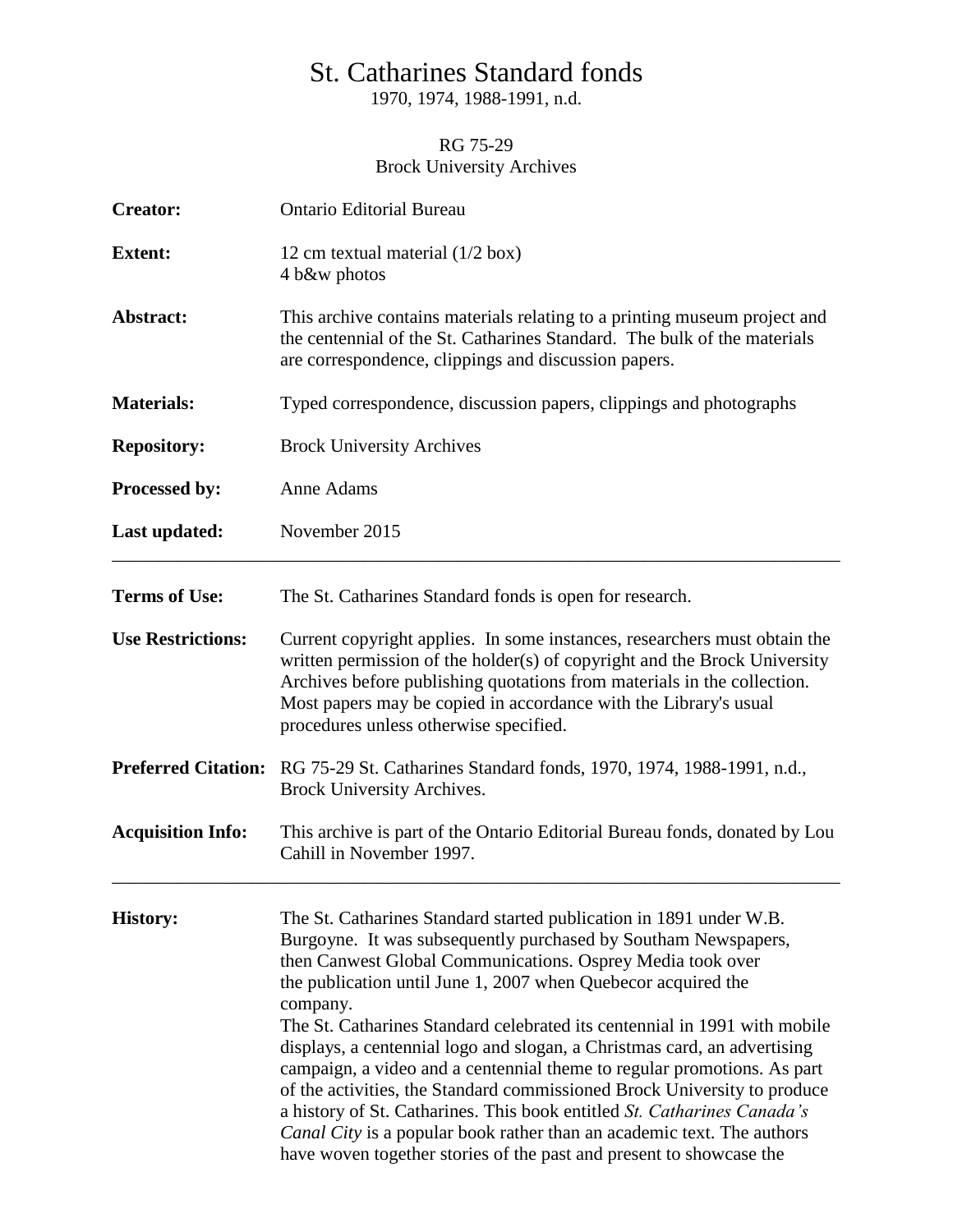|                      | character and personality of St. Catharines. The book is full of maps and<br>photographs, many of which had not been seen in print before this time.                                                                                                                                       |
|----------------------|--------------------------------------------------------------------------------------------------------------------------------------------------------------------------------------------------------------------------------------------------------------------------------------------|
|                      | <b>Scope and Content:</b> The fonds contains materials relating to the printing museum project and<br>the centennial of the St. Catharines Standard. The materials included are<br>media releases, clippings, correspondence, and promotional materials.<br>Original order was maintained. |
| <b>Organization:</b> | The records are contained in 7 files                                                                                                                                                                                                                                                       |

## **Inventory:**

1.1 Clippings regarding the history of printing1970, 1974

\_\_\_\_\_\_\_\_\_\_\_\_\_\_\_\_\_\_\_\_\_\_\_\_\_\_\_\_\_\_\_\_\_\_\_\_\_\_\_\_\_\_\_\_\_\_\_\_\_\_\_\_\_\_\_\_\_\_\_\_\_\_\_\_\_\_\_\_\_\_\_\_\_\_\_\_\_

- 1.2 Correspondence and clippings regarding the proposal for a printing museum at Mackenzie House, Queenston, 1988
- 1.3-1.5 Contains correspondence, a paper on journalism in the Niagara district, information on the Standard's \$500,000 pledge toward Brock University's Centre for Entrepreneurship, a report to the Commission about the Heritage Printing Museum proposal and a submission to the Niagara Parks Commission regarding the printing museum, 1989
- 1.6 Preliminary considerations for a major history of St. Catharines; a discussion paper on the  $100<sup>th</sup>$  anniversary of the Standard; a program for the centennial of the Standard (including proposal); correspondence and clippings. Dr. John Jackson, Sheila Wilson, Henry Burgoyne and Terry White are shown researching the book that was commissioned by the St. Catharines Standard, includes 4 b&w photographs, 1988-1990, n.d.
- 1.7 Correspondence and press releases regarding the "Wayzgoose" which is a revival of a historic printers' celebration. Events at the Mackenzie House Printery are advertised. The public is invited to tour a Great Lakes Ship. The Standard holds a plaque unveiling ceremony in honour of the 100<sup>th</sup> year of the St. Catharines Standard, 1991